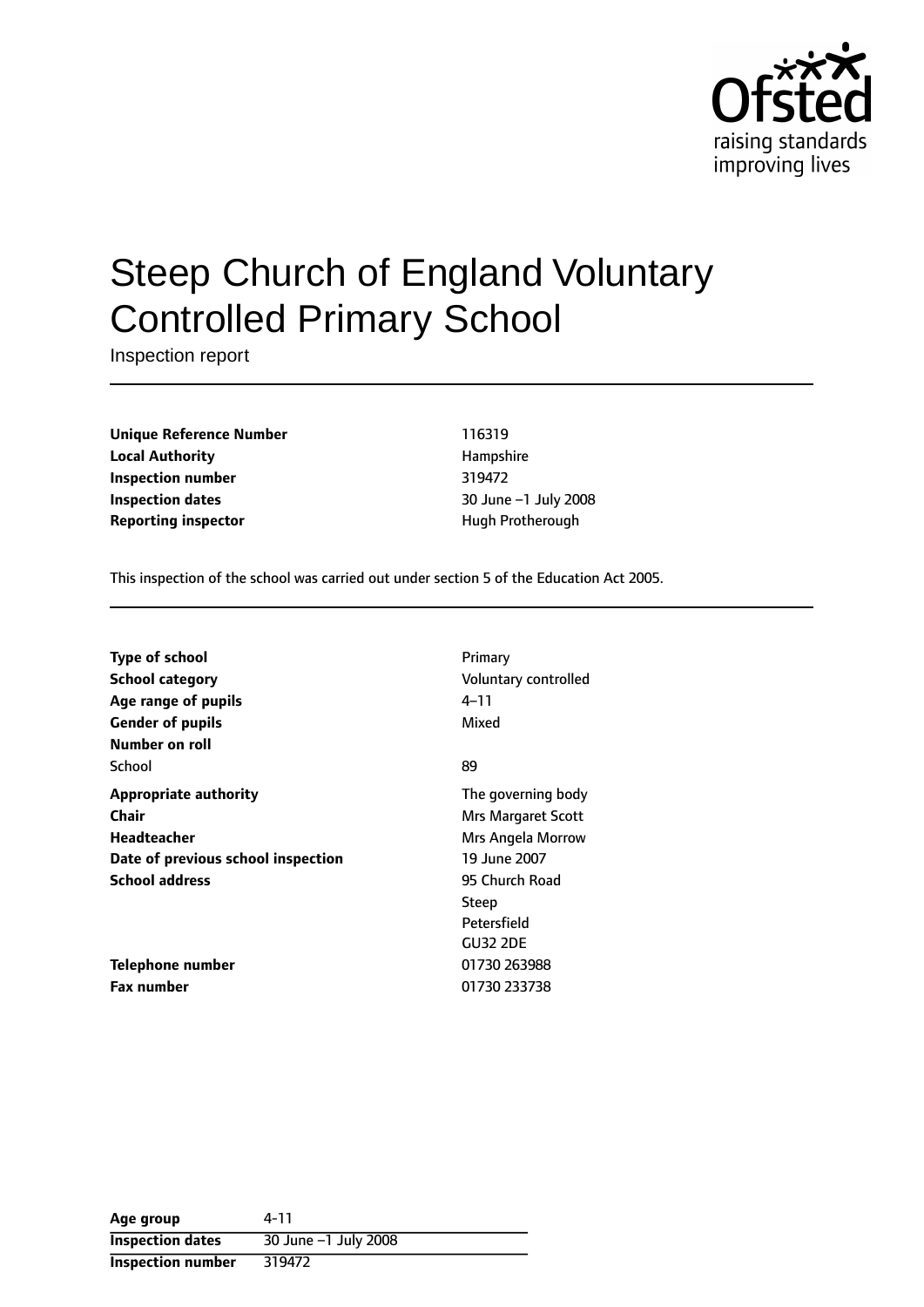.

© Crown copyright 2008

Website: www.ofsted.gov.uk

This document may be reproduced in whole or in part for non-commercial educational purposes, provided that the information quoted is reproduced without adaptation and the source and date of publication are stated.

Further copies of this report are obtainable from the school. Under the Education Act 2005, the school must provide a copy of this report free of charge to certain categories of people. A charge not exceeding the full cost of reproduction may be made for any other copies supplied.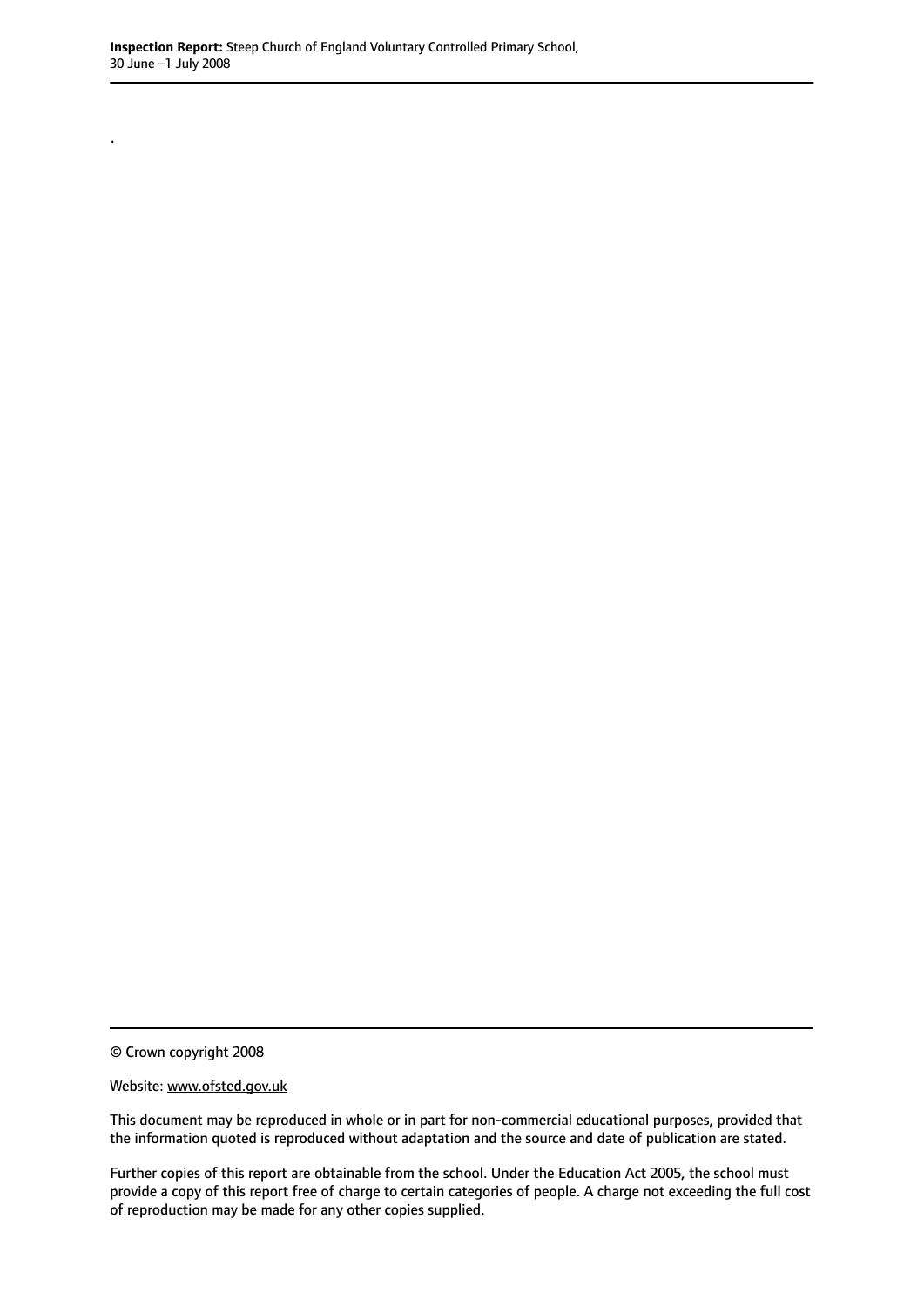# **Introduction**

The inspection was carried out by an Additional Inspector.

## **Description of the school**

This small village school is situated close to the town of Petersfield. About a third of pupils attending the school are from the local rural community, the remainder come from further afield. The overwhelming majority of pupils are of White British heritage and very few speak English as an additional language. Almost all the teachers, including the headteacher have been appointed in the past three years. The school was awarded a Sports Activemark in February 2008.

#### **Key for inspection grades**

| Grade 1 | Outstanding  |
|---------|--------------|
| Grade 2 | Good         |
| Grade 3 | Satisfactory |
| Grade 4 | Inadequate   |
|         |              |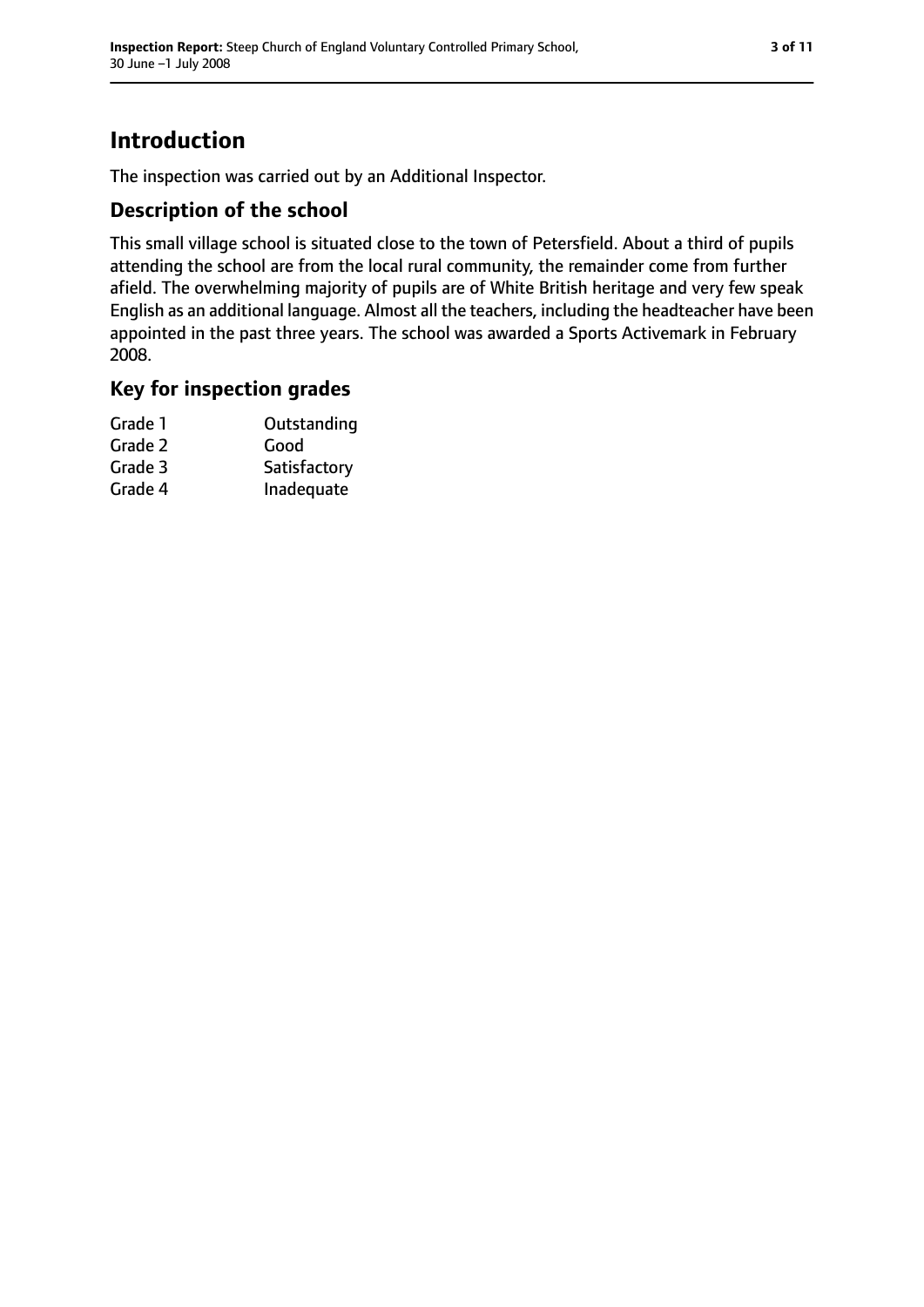# **Overall effectiveness of the school**

#### **Grade: 2**

'The improvementsin the school are palpable. It now feels asthough there is a cohesive approach to teaching...the school is definitely on the way back up...' The overwhelming majority share the views of this parent, as well as staff, governors and pupils. They are fully endorsed by the inspector.

In accordance with Section 13 (5) of the Education Act 2005, HMCI is of the opinion that the school no longer requires significant improvement.

Over the past year, the school has taken giant strides towards addressing the concerns raised in the previous inspection report. The good leadership of the headteacher reported previously has been enhanced by the creation of a new staff team. Together with the highly effective support of the Local Authority they have improved the quality of teaching, learning and curriculum. As a result, pupils' progress has accelerated and much of the previous lost ground made up.

Throughout the school, pupils of all abilities are achieving well. This year's unvalidated Year 2 assessments show an overall improvement on those for 2007, particularly in reading. The overall levels of attainment in the current Year 6 are similar to those of 2007. However, when compared to their starting points as seven-year-olds this year's cohort have made good progress. Almost all pupils are attaining the levels expected of eleven-year-olds and around a half are exceeding these, some comfortably so.

Inadequate teaching has been eliminated. The teachers have developed well- considered frameworks to support their planning. These ensure a far more systematic approach to the teaching of English and mathematics. There is a better match of task to the wide range of pupil ability within each class and the level of challenge, as pupils said to the inspector, is 'just right'. Pupils have been enthused by the exciting activities and events that have enriched their curriculum such as dance afternoons and arts days. Although good levels of literacy have been a feature of the school's performance for many years, there have been insufficient opportunities for pupils to develop their writing skills in subjects such as science and the humanities. The introduction of 'Best Books' for pupils to write-up stories and accounts for assessment offers powerful evidence of their good progress. However, it also raises the question why the neatness and quality of presentation in these books is not seen more consistently in their day-to-day work.

Pupils enjoy school and their personal development is good. They eat healthily and exercise enthusiastically. They feel safe in school and have very positive attitudes to learning. Improvements in the quality of guidance provided to pupils through marking and pertinent targets set by staff mean that overall care, guidance and support are good.

Since her arrival two years ago, the headteacher has provided excellent leadership for the school community. She was fearless in her identification of the school's underperformance and set out a clear agenda to improve things. She consulted wisely with Local Authority to access the necessary help and guidance, encouraged governors to improve the quality of their support and challenge and exercised patience in building a new staff team. This team has made a good start to developing their roles as managers. They have rightly focused on improving planning and assessing itsimpact on the quality of pupils' work. However, they have not had opportunity to monitor the quality of teaching across the school.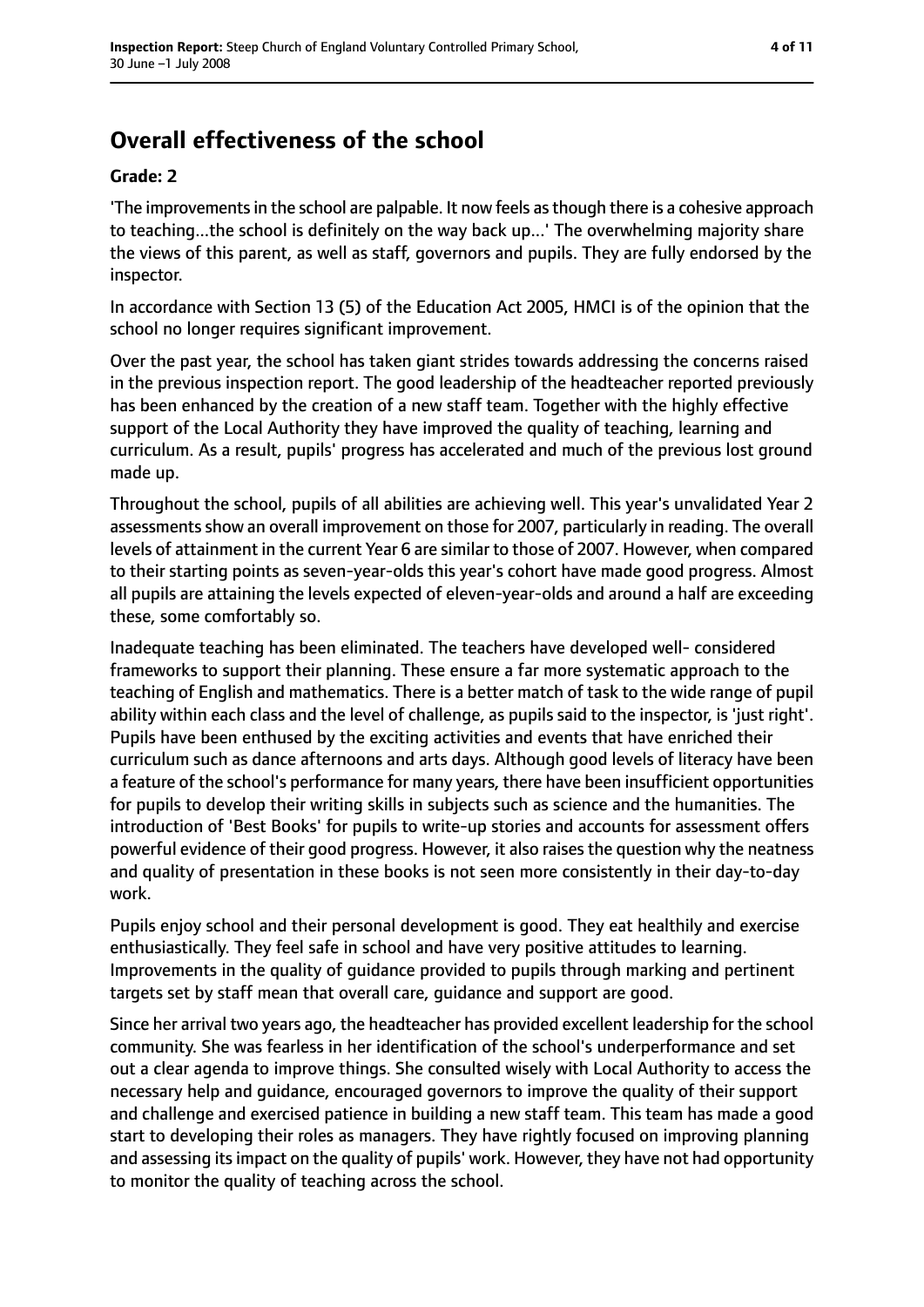## **Effectiveness of the Foundation Stage**

#### **Grade: 2**

The profile of attainment of children entering the Reception class each September is mixed, but generally above average. However, there has been a wider spectrum of ability in the past two years including a higher proportion of children with learning difficulties and weaker attainment in communication, language and literacy and mathematics. Three quarters of the current Reception class are operating within the learning goals expected of five-year-olds.

The children are well taught and benefit from a good mix of teacher led and self-initiated activities. Adults are careful to ensure the children make the most of both indoor and outdoor areas and have improved this aspect of provision. The teacher is sensibly preparing children for more formal learning and most children cope well with this. Opportunities such as the short 'Multi-skills' sessions offer good opportunity for pupils to exercise together and teachers to assess their movement and co-ordination. Occasionally a 'lesson' requiring children to sit and listen can go on for too long and then lower attainers find it difficult to sustain interest.

The new teacher continues to make effective use of the Foundation Stage Profile to record the progress of each child every half-term. However, arrangements for the recording and collation of the small day-to-day achievements made by children are not yet fully effective.

#### **What the school should do to improve further**

- Increase opportunities for pupils to apply their writing skills across all the subjects of the National Curriculum.
- Insist that pupils take care to present a greater proportion of their work as neatly and attractively as their best.
- Extend the work of subject and phase leaders to include opportunities to monitor teaching across the school.

## **Achievement and standards**

#### **Grade: 2**

The Year 6 pupils taking national tests in 2007 attained above average standards, but underachieved in relation to their starting points. The achievement of pupils currently in Year 6 hasimproved markedly over the past twelve months and is now good. The inspector's analysis of their work shows that nearly all pupils are working at the levels expected of eleven-year-olds and almost half are exceeding them. This group of pupils performed considerably less well in their Year 2 assessments than last year's group, yet their current attainment levels as Year 6 are similar to their predecessors. Their current work shows good gains in attainment since the time they were seven and reflects the considerable impact of improved teaching on progress.

The downward trend in teachers' assessments of Year 2 pupils has been halted. The current group of pupils has made good progress this year. All are working towards the upper end of the levels expected of seven year-olds in reading, writing and mathematics and a few are exceeding these.

## **Personal development and well-being**

#### **Grade: 2**

Pupils are enthusiastic about their school and all it has to offer them. The school council is a well-managed forum for children of all ages to contribute their views and make suggestions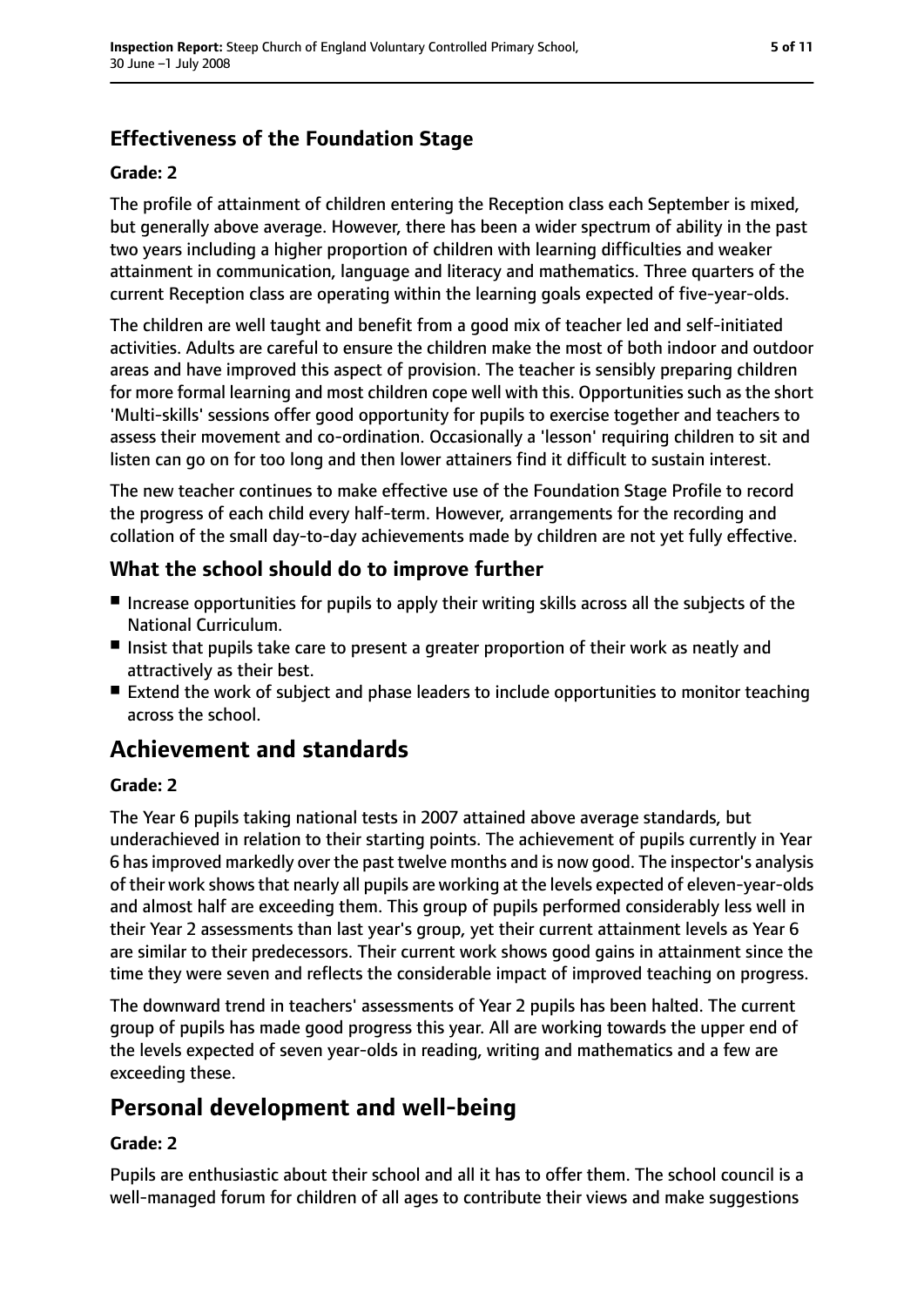for improvements, such as new goal posts or the quality of library books. Attendance is above average and pupils are seldom late. Pupils' moral and social development continues to be good. Behaviour in and around the school is considerate and pupils offer a polite and courteous welcome to visitors. The school's recent work in the arts has started to improve pupils' awareness of other cultures and their spiritual development is also good. Pupils understand the importance of eating healthily and staying fit. In addition to the after-school sports clubs, the inspector noted the large numbers of pupils playing football at lunchtime and the many who cycle to and from school with their parents. Older pupils are currently designing their own 'healthy menus' and many of those who ate lunch with the inspector spoke sensibly about the importance of a balanced diet. By the time they leave the school most are confident conversationalists whose good basic skills equip them well for the next stage of education and beyond.

# **Quality of provision**

## **Teaching and learning**

#### **Grade: 2**

The quality and consistency of teaching has improved considerably over the past year. In all classes, there is a far better match of task to pupils' abilities, especially in English and mathematics. This is because teachers know their pupils well, assess accurately and make good use of this information when planning lessons. The extent of this knowledge becomes evident when teachers question the pupils. Each enquiry is pitched at a level appropriate to the ability of the pupil and frequently relates to an individual's learning targets. When pupils are successful, teachers are swift to praise and this further reinforces the highly positive relationships throughout the school.

The marking of pupils' work has improved. For instance, the careful annotation of pupils' work in Years 1 and 2 supports a compelling picture of pupils' progress. Similarly the assessment of pupils' work in 'Best Books' contains detailed feedback and clear advice on the next steps to further improvement. However, whilst pupils present their work well in these books, the presentation of work in exercise books is erratic. Teachers' expectations of presentation are not yet consistent across the school.

#### **Curriculum and other activities**

#### **Grade: 2**

The school's curriculum is on a firmer footing than a year ago and successfully meets the needs of all pupils. The planning for English and mathematics now maps progression in pupils' learning as they move through the school. For instance, in the course of a morning the inspector was able to witness Reception class children learning about the properties of simple two-dimensional shapes, Year 2 pupils mastering the use of a protractor, whilst those in Year 4 measured angles precisely and described them correctly as acute, obtuse or reflex.

A wide variety of visits and visitors to school enhances considerably the quality of education provided. Pupils are pleased by the way that the school's outdoor environment is incorporated within their learning; constructing art from natural artefacts or building a shelter in the woods. Cross-curricular links in pupils' learning are steadily being established. The teachers recognise the importance of this, but as yet there are insufficient opportunities for pupils to apply their well-developed literacy skills in writing more extendedly in subjects such as science, history and geography.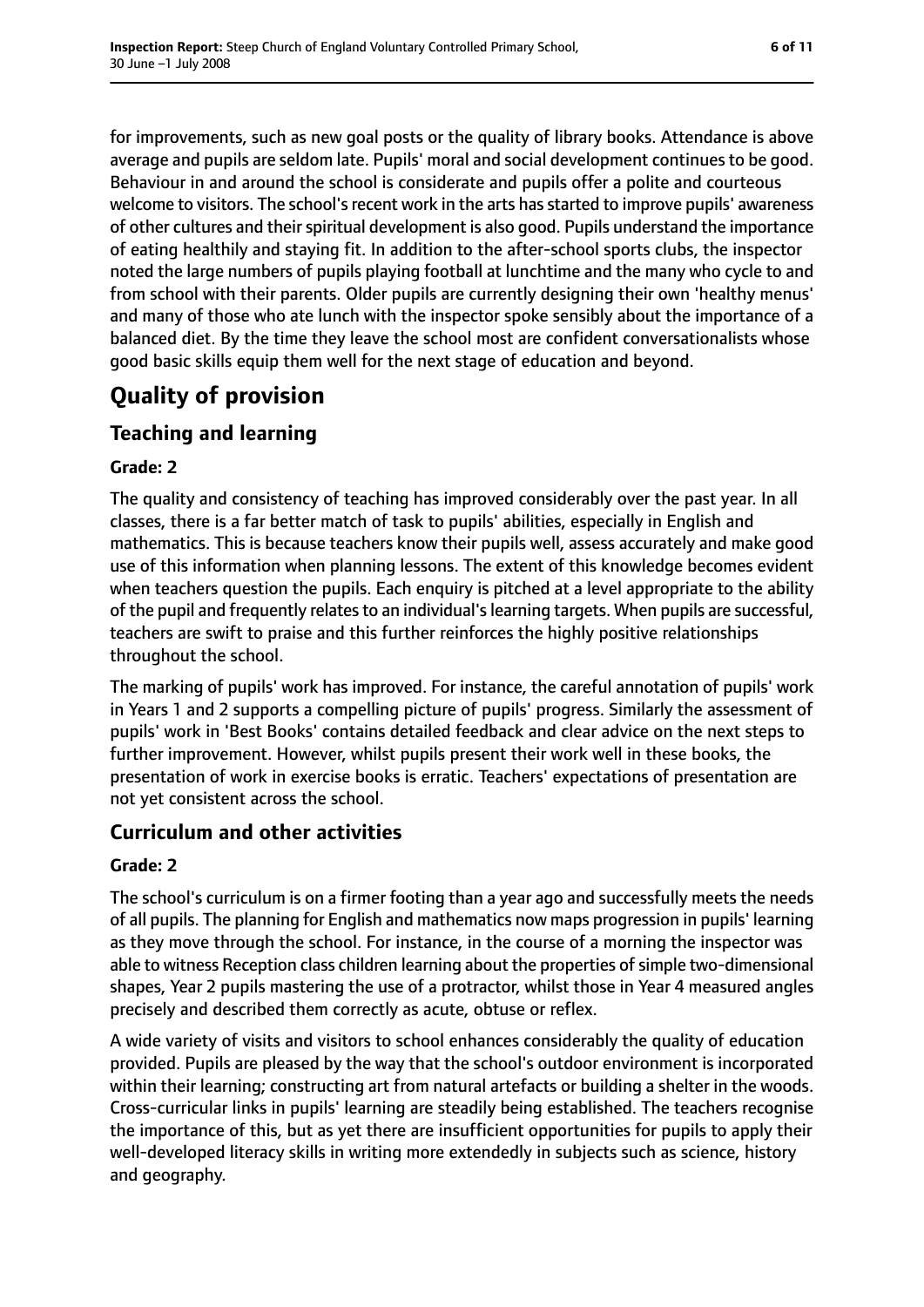# **Care, guidance and support**

#### **Grade: 2**

Parents and children are all agreed that one of the main reasons why Steep is a good place to be educated in is because pupils feel safe, happy and secure. Levels of pastoral care continue to be good and arrangements for safeguarding pupils are secure. The key improvement since the last inspection has been the development of academic guidance. The marking of pupils' work is much improved. By Years 5 and 6 most pupils check independently what the teacher has written and correct their work accordingly. All pupils now have personal learning targets in English and mathematics. They understand these and can show visitors the progress they have made over the year.

## **Leadership and management**

#### **Grade: 2**

The issues raised by the previous inspection were of no surprise to the headteacher and Local Authority. They had already started work to address the weaknesses identified in the report and over the past year have successfully helped the school to move forward strongly. Governors are clear that previously they had not held the staff sufficiently to account for the school's performance. They have worked tirelessly to improve; attending courses and putting into practice what they have learnt. As a result, they have a much better oversight of the school. The virtually unanimous satisfaction levels expressed through the parent questionnaires are testament to the burgeoning partnership between homes and school and confidence in school leadership.

The new staff team has embraced the opportunity to accept management responsibilities. They have rightly focused on establishing better planning and regular checks on the quality of work in pupils' books. The headteacher assures the quality of teaching across the school, but subject leaders have not yet had opportunity to develop this aspect of their role.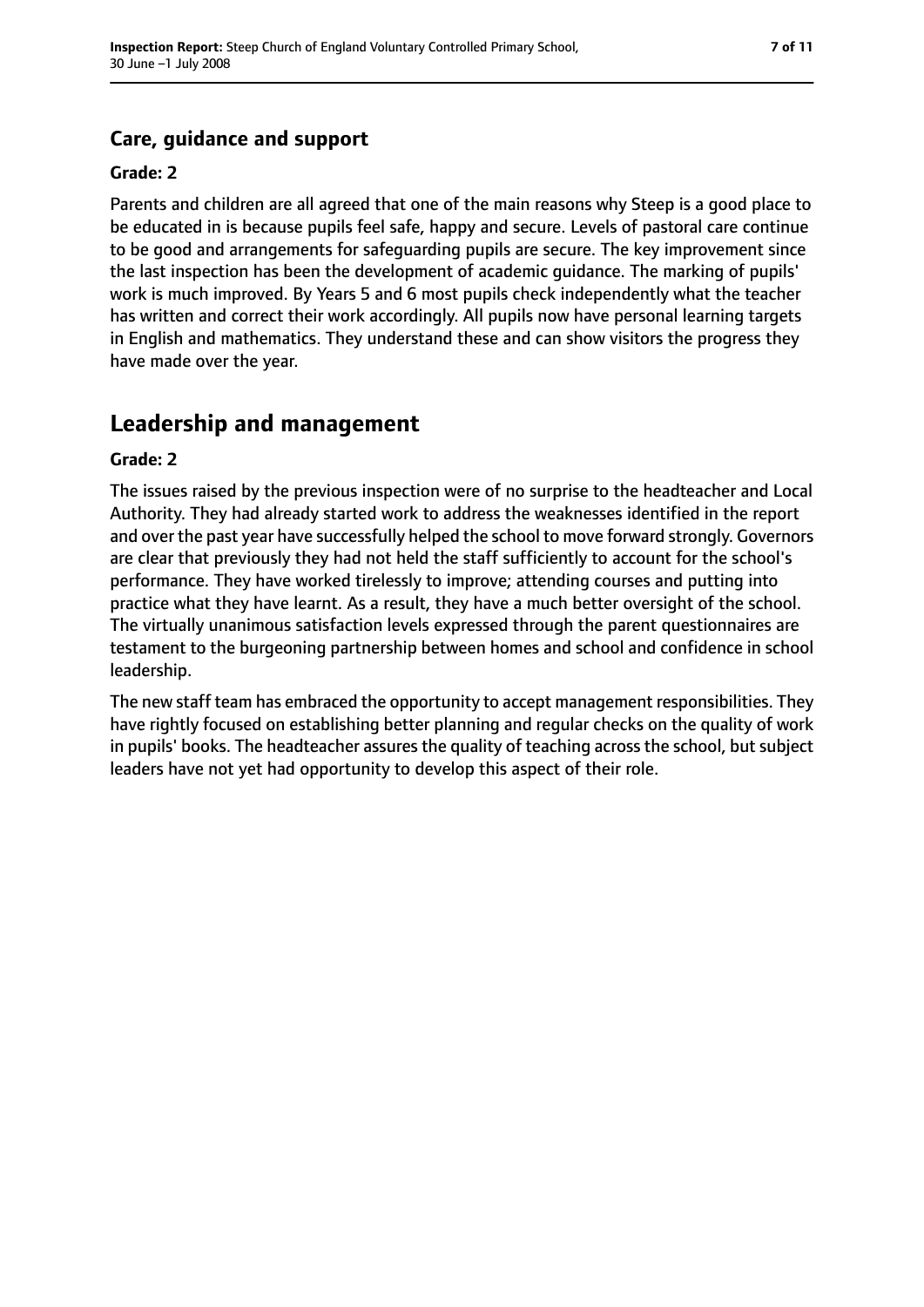**Any complaints about the inspection or the report should be made following the procedures set out in the guidance 'Complaints about school inspection', which is available from Ofsted's website: www.ofsted.gov.uk.**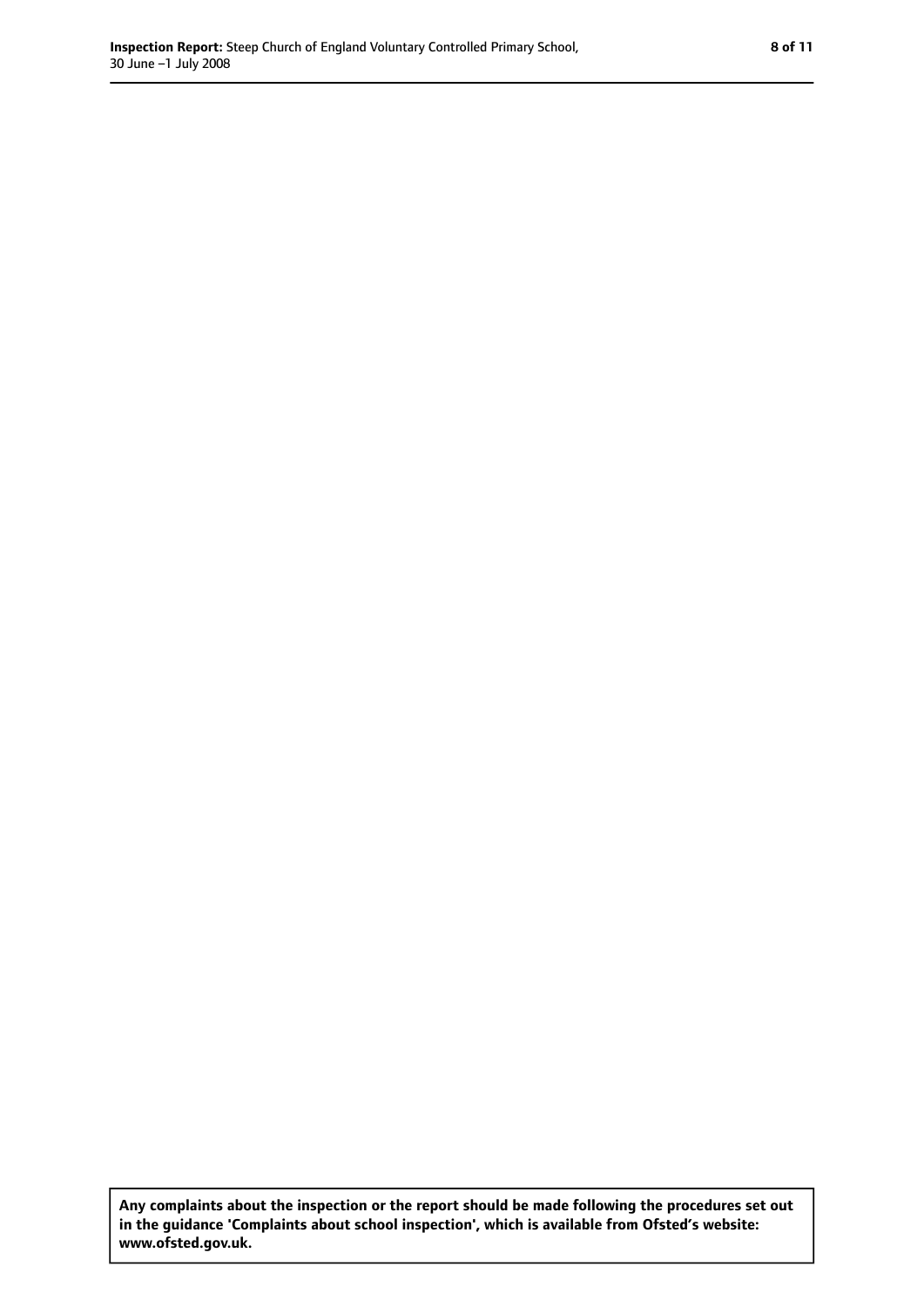| $^{\backprime}$ Key to judgements: grade 1 is outstanding, grade 2 good, grade 3 satisfactory, and | <b>School</b> |
|----------------------------------------------------------------------------------------------------|---------------|
| arade 4 inadequate                                                                                 | Overall       |

### **Overall effectiveness**

| How effective, efficient and inclusive is the provision of education, integrated<br>care and any extended services in meeting the needs of learners? |     |
|------------------------------------------------------------------------------------------------------------------------------------------------------|-----|
| Effective steps have been taken to promote improvement since the last<br>inspection                                                                  | Yes |
| How well does the school work in partnership with others to promote learners'<br>well-being?                                                         |     |
| The effectiveness of the Foundation Stage                                                                                                            |     |
| The capacity to make any necessary improvements                                                                                                      |     |

#### **Achievement and standards**

| How well do learners achieve?                                                                               |  |
|-------------------------------------------------------------------------------------------------------------|--|
| The standards <sup>1</sup> reached by learners                                                              |  |
| How well learners make progress, taking account of any significant variations between<br>groups of learners |  |
| How well learners with learning difficulties and disabilities make progress                                 |  |

#### **Personal development and well-being**

| How good is the overall personal development and well-being of the<br>learners?                                  |  |
|------------------------------------------------------------------------------------------------------------------|--|
| The extent of learners' spiritual, moral, social and cultural development                                        |  |
| The extent to which learners adopt healthy lifestyles                                                            |  |
| The extent to which learners adopt safe practices                                                                |  |
| How well learners enjoy their education                                                                          |  |
| The attendance of learners                                                                                       |  |
| The behaviour of learners                                                                                        |  |
| The extent to which learners make a positive contribution to the community                                       |  |
| How well learners develop workplace and other skills that will contribute to<br>their future economic well-being |  |

#### **The quality of provision**

| How effective are teaching and learning in meeting the full range of the<br>learners' needs?          |  |
|-------------------------------------------------------------------------------------------------------|--|
| How well do the curriculum and other activities meet the range of needs<br>and interests of learners? |  |
| How well are learners cared for, guided and supported?                                                |  |

#### **Annex A**

 $^1$  Grade 1 - Exceptionally and consistently high; Grade 2 - Generally above average with none significantly below average; Grade 3 - Broadly average to below average; Grade 4 - Exceptionally low.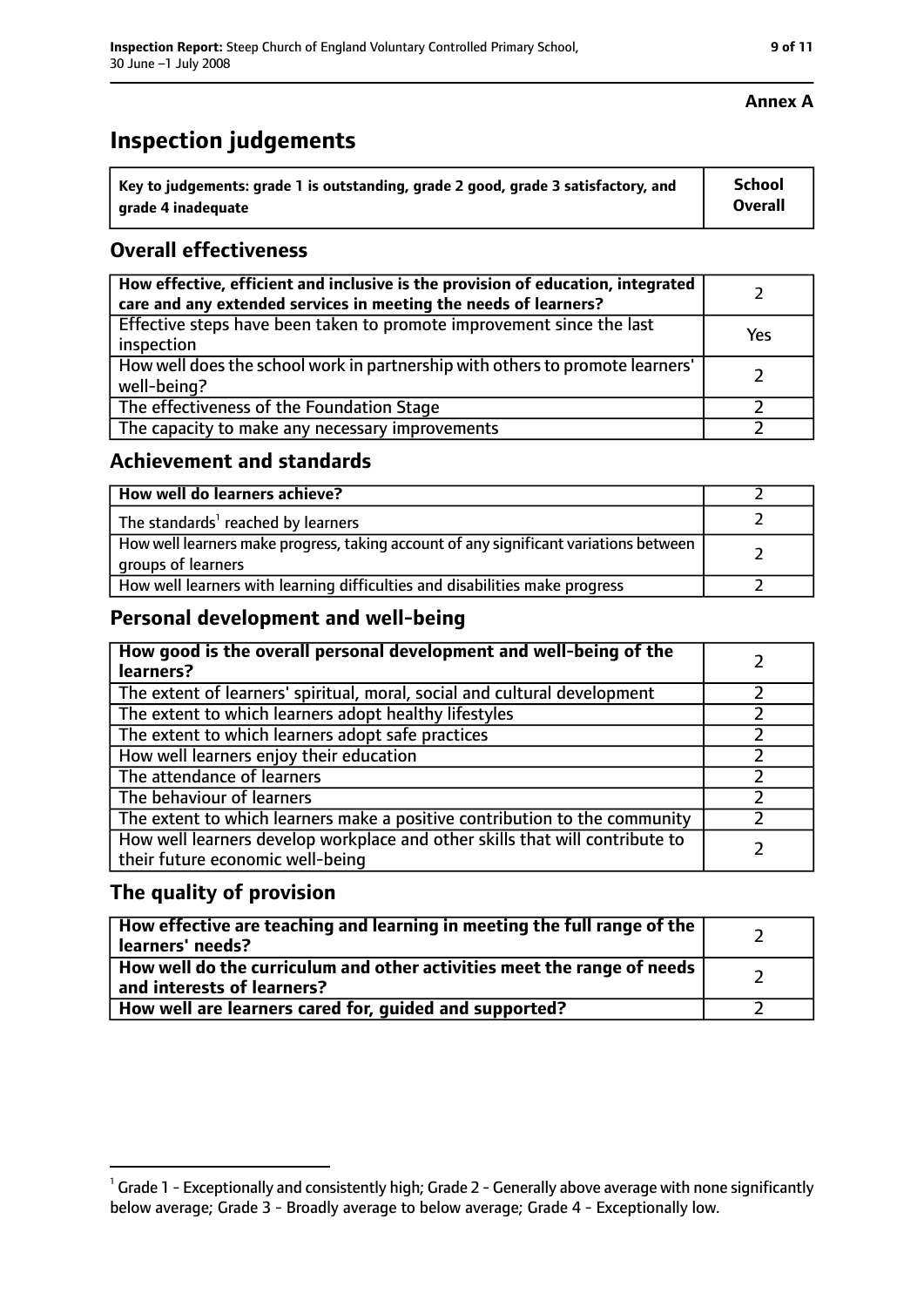#### **Annex A**

# **Leadership and management**

| How effective are leadership and management in raising achievement<br>and supporting all learners?                                              |     |
|-------------------------------------------------------------------------------------------------------------------------------------------------|-----|
| How effectively leaders and managers at all levels set clear direction leading<br>to improvement and promote high quality of care and education |     |
| How effectively leaders and managers use challenging targets to raise standards                                                                 |     |
| The effectiveness of the school's self-evaluation                                                                                               |     |
| How well equality of opportunity is promoted and discrimination tackled so<br>that all learners achieve as well as they can                     |     |
| How effectively and efficiently resources, including staff, are deployed to<br>achieve value for money                                          | フ   |
| The extent to which governors and other supervisory boards discharge their<br>responsibilities                                                  |     |
| Do procedures for safequarding learners meet current government<br>requirements?                                                                | Yes |
| Does this school require special measures?                                                                                                      | No  |
| Does this school require a notice to improve?                                                                                                   | No  |